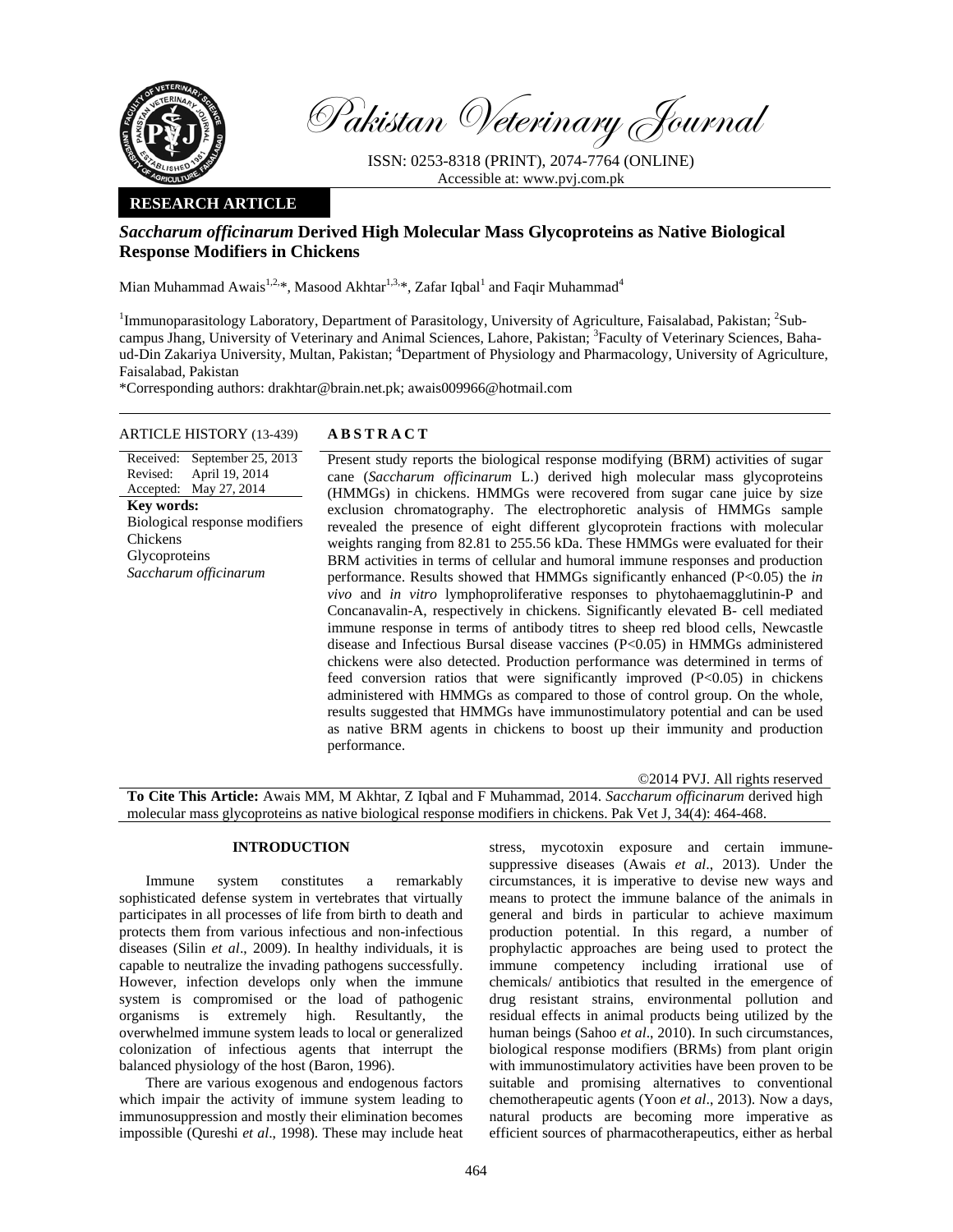remedies for treatment of chronic ailments or as raw materials from which active ingredients having particular BRM activities can be isolated. Due to the reason, more than 60% of newly approved anti-cancerous and antiinfective drugs are derived from natural sources (Harvey, 2008).In this regard, a number of bioactive molecules including polysaccharides, glycoproteins, peptides, lectins and flavonoids extracted from different botanical sources have been identified for their immunomodulatory activities in different animal models (Cui *et al*., 2011; Thakur *et al*., 2011; Svajger *et al*., 2011).

Earlier, biological and immunological activities of crude sugar cane extracts have been exhibited in different animal studies. These include anti-thrombotic, antiinflammatory, anti-oxidant and immunomodulatory activities viz. adjuvant effects on the immune responses (El-Abasy *et al*., 2002); protective efficacy against avian coccidiosis (Awais *et al*., 2011), endotoxic shock in mice (Motobu *et al*., 2006); radiation induced injury (Amer *et al*., 2005); and reconstituting effects on B-cells in immunosuppressed chickens (El-Abasy *et al*., 2004). In our previous studies, aqueous and ethanolic extracts from sugar cane juice and bagasse, respectively were evaluated to demonstrate their immunopotentiating and immunotherapeutic activities against avian coccidiosis (Awais *et al*., 2011; Awais and Akhtar, 2012; Awais *et al*., 2013). The encouraging results of this preliminary study compelled us to investigate the bioactive molecules present in sugar cane, responsible for such biological activities. Keeping in view, the current study was designed to evaluate the BRM activities of sugar cane derived glycoproteins in chickens.

### **MATERIALS AND METHODS**

**Procurement and processing of sugarcane:** Sugarcane plants used in this study were procured from local market. After botanical authentication, plant specimen was kept in the Ethno-Veterinary Research and Development Centre, University of Agriculture Faisalabad-Pakistan (voucher No. 0171). Sugarcane stalks were crushed immediately after harvesting and juice was centrifuged (5000 g for 15 minutes at 4°C). Supernatant was filtered (0.22  $\mu$ m membrane filters) and stored at -20°C till further use.

**Isolation and characterization of glycoproteins:** High molecular mass glycoproteins (HMMGs) were isolated from sugar cane juice by size exclusion chromatography (Legaz *et al*., 1998). Briefly, filtered sugar cane juice was adjusted to a pH 8.0 by adding saturated solution of Na<sub>2</sub>CO<sub>3</sub> followed by centrifugation at 20000×g for 15 minutes at 4°C. Clarified juice was chromatographed through a Sephadex G-10 column  $(Sigma^{\circ})$ , USA)  $(15\times2.5 \text{ cm})$ , pre-equilibrated with saturated Na<sub>2</sub>CO<sub>3</sub>. Elutions were carried out with  $DH<sub>2</sub>O$  and analyzed for glycoproteins by taking optical density profile at 280nm on ELISA reader (BioTek-MQX200, USA). Fractions at first two peaks obtained in profile were pooled together and considered as a mixture of glycoproteins. After separation of a sufficient quantity of required fractions, their mixture was chromatographed through Sephadex G-50 column (Sigma<sup>®</sup>, USA) (30×2.5 cm), pre-equilibrated as described above. Fractions (1 mL) were subjected to

ELISA reader in a 96 well microtitration plates (Flow Labs., UK) and their absorbance was taken at 280nm. The fractions in first peak were considered for having HMMGs, lyophilized separately and stored in vacuum dessicators till further use.

The HMMGs were characterized by using Experion™ automated electrophoresis station (BioRad®, USA) for their quantification and determination of molecular weight according to the manufacturer's instructions.

**Experimental design:** One-day-old broiler chicks (n=100; Hubbard) were purchased from local hatchery and reared under standard management conditions at Experimental shed, Department of Parasitology, UAF. All the birds were vaccinated according to local vaccination schedule. After 5 days of acclimatization, chicks were randomly divided into 4 equal groups viz.  $D_1$  to  $D_4$ . Groups  $D_1$ ,  $D_2$  and  $D_3$  were administered HMMGs @ 50, 100 and 150 mg/kg BW on  $5<sup>th</sup>-7<sup>th</sup>$  days of age, respectively while Group  $D_4$  was kept on phosphate buffered saline.

**Evaluation of BRM activities:** The BRM activities of HMMGs were investigated in terms of cellular and humoral immune responses. Cell mediated immune (CMI) responses were evaluated by *in vivo* and *in vitro* lymphoproliferative responses to Phytohemagglutinin-P **(**PHA-P) and Concanavalin-A **(**Con-A), respectively (Corrier, 1990; Qureshi *et al*., 2000). Humoral immunity was assessed by antibody responses to sheep red blood cells (SRBC), New Castle disease (ND) vaccine and Infectious bursal disease (IBD) vaccine. Antibody response to SRBCs was detected by using the methodology described by Qureshi and Havenstein (1994); whereas, antibody titers against ND vaccine were detected by indirect hemagglutination assay (Alexander, 1988). The titers against IBD vaccine were detected by using ProFLOK® IBD ELISA Kit (Synbiotics Corporation, USA).

**Relative weights of lymphoid organs and Feed conversion ratios (FCRs):** Chickens from all the groups were individually weighed and killed humanely at day 35<sup>th</sup> post administration of HMMGs. Lymphoid organs were incised and weighed; and per cent organ-body weight ratios were calculated. Body weights and Feed consumption by each group were recorded on weekly basis to calculate weekly FCRs.

**Statistical analysis**: Data obtained were analyzed using ANOVA and LSD for the determination of statistical significance between experimental and control groups (P<0.05). Statistical differences for humoral responses against SRBCs and ND vaccine were determined by comparing geometric mean titers.

### **RESULTS**

**Automated electrophoretic analysis of HMMGs:** The electrophoretic analysis of HMMGs isolated through molecular sieving technique revealed the presence of eight different glycoproteins in the sample with molecular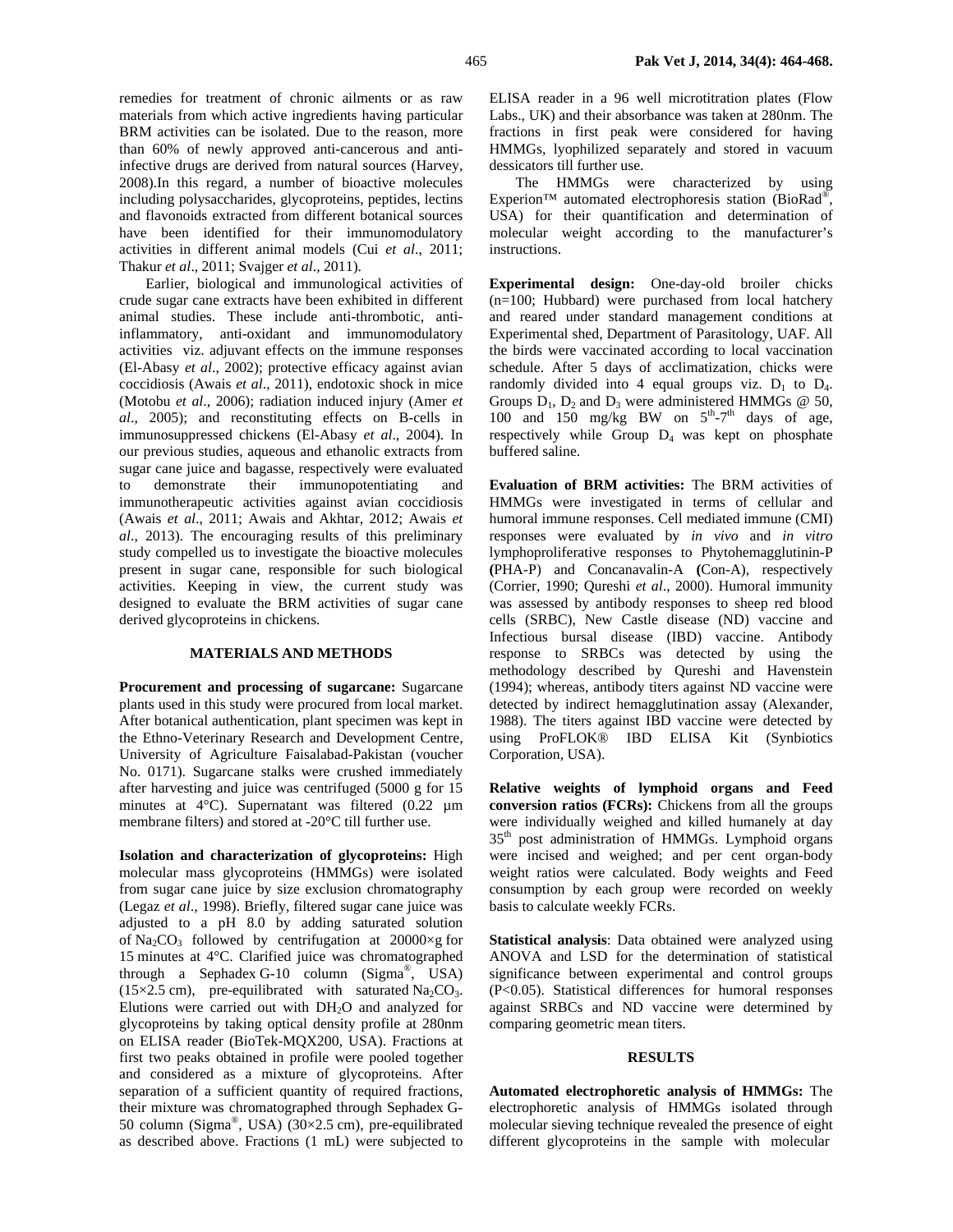**Table 1:** Profile of high molecular mass glycoproteins isolated from sugar cane juice

| Peak | Migration  | Molecular | Corrected | Area ratio   | Concentration |
|------|------------|-----------|-----------|--------------|---------------|
| No.  | Time (sec) | Weight    | Area      | (To upper    | $(ng/\mu L)$  |
|      |            | (kDa)     |           | marker)      |               |
| ۱.   | 16.85      | 1.20      | 1,064.20  | Lower marker |               |
| 2.   | 20.16      | 5.69      | 1.58      | System peak  |               |
| 3.   | 21.08      | 6.93      | 258.30    | System peak  |               |
| 4.   | 36.84      | 82.81     | 125.79    | 41.1166      | 3083.74       |
| 5.   | 38.47      | 97.12     | 316.08    | 103.3139     | 7748.54       |
| 6.   | 39.95      | 111.40    | 30.30     | 9.9023       | 742.67        |
| 7.   | 41.63      | 128.06    | 2.70      | 0.8811       | 66.08         |
| 8.   | 44.95      | 163.66    | 3.65      | 1.1927       | 89.45         |
| 9.   | 46.07      | 177.60    | 6.67      | 2.1795       | 163.46        |
| 10.  | 50.41      | 231.48    | 15.93     | 5.2063       | 390.47        |
| П.   | 52.34      | 255.56    | 2.30      | 0.7507       | 56.30         |
| 12.  | 52.70      | 260.00    | 3.06      | Upper marker |               |

**Table 2:** Antibody response (geomean titers) to sheep Red Blood Cells

| --------Total anti-SRBCs antibody titer-------- |           |            |           |            |  |  |  |  |
|-------------------------------------------------|-----------|------------|-----------|------------|--|--|--|--|
| Group                                           | Day 5 PPI | Day 10 PPI | Day 5 PSI | Day 10 PSI |  |  |  |  |
| D,                                              | 27.86     | 36.76      | 48.50     | 48.50      |  |  |  |  |
| $D_2$                                           | 48.50     | 55.72      | 73.52     | 64.00      |  |  |  |  |
| $D_3$                                           | 55.72     | 64.00      | 97.00     | 84.45      |  |  |  |  |
| $D_4$                                           | 24.25     | 27.86      | 36.76     | 32         |  |  |  |  |
| ----------Immunoglobulin-M--------              |           |            |           |            |  |  |  |  |
| D,                                              | 20.89     | 15.64      | 27.39     | 11.75      |  |  |  |  |
| $D_2$                                           | 36.77     | 23.72      | 36.76     | 15.50      |  |  |  |  |
| $D_3$                                           | 43.59     | 27.24      | 54.78     | 20.45      |  |  |  |  |
| $D_4$                                           | 18.19     | 11.86      | 20.76     | 7.75       |  |  |  |  |
| -------Immunoglobulin-G-----                    |           |            |           |            |  |  |  |  |
| D,                                              | 6.96      | 21.11      | 21.11     | 36.75      |  |  |  |  |
| D,                                              | 12.12     | 32.00      | 36.76     | 48.50      |  |  |  |  |
| $D_{3}$                                         | 12.12     | 36.76      | 42.22     | 64.00      |  |  |  |  |
| $D_4$                                           | 6.06      | 16.00      | 16.00     | 24.25      |  |  |  |  |

PPI=Post-primary injection to sheep red blood cells; PSI=Postsecondary injection to sheep red blood cells;  $D_1$ ,  $D_2$  and  $D_3$ = High molecular mass glycoproteins @ 50, 100 and 150mg/kg BW, respectively. D<sub>4</sub>=Control



**Fig. 1:** Cellular immune responses to T-cell mitogens. *a. In vivo* lymphoproliferative response to phytohaemagglutinin-P



*b. In vitro* lymphoproliferative response to Concanavalin-A. Bars sharing similar letters on a particular time period are statistically non-significant (P>0.05);  $D_1$ ,  $D_2$  and  $D_3$ = High molecular mass glycoproteins @ 50, 100 and 150mg/kg BW, respectively.  $D_4$ =Control

weights ranging from 82.81 to 255.56 kDa. The molecular weights of constituent glycoproteins and their concentrations (ng/µL) are described in Table 1.

### **Biological response modifying activities**

**Cellular immune responses:** Maximum *in vivo* lymphoproliferative response (mm±SE) to PHA-P in terms of toe web swelling  $(0.918\pm0.025)$  was recorded in group  $D_2$  (HMMGs 100mg/kg of BW) after 24 hours followed by group  $D_3$  (0.914±0.031),  $D_1$  (0.864±0.031) and control group  $(0.632 \pm 0.040)$ , respectively; whereas, statistical difference was similar (P>0.05) among all the experimental groups administered with HMMGs. The difference in response was statistically higher (P<0.05) in HMMGs administered groups, when compared with control group. A similar response was recorded at 48 and 72 hours post PHA-P injection (Fig. 1a). On both day  $7<sup>th</sup>$ and  $14<sup>th</sup>$  post administration of HMMGs, statistically higher (P<0.05) *in vitro* lymphoproliferative response to Con-A was detected in HMMGs administered chickens irrespective of the dose rate, when compared with those of control group (Fig. 1b).

**Humoral immune responses:** At day  $5<sup>th</sup>$  post-primary injection (PPI), highest geometric mean anti-SRBC antibody titer (55.72) was detected in chickens administered with HMMGs  $(D_3; 150 \text{ mg/kg of BW})$ followed by groups  $D_2$  (48.50),  $D_1$  (27.86) and control  $(24.25)$ . Similar results were observed on day  $10^{th}$  PPI. Moreover, at day  $5<sup>th</sup>$  and  $10<sup>th</sup>$  post-secondary injection (PSI), total anti-SRBCs Igs titres again showed same pattern as that on day  $5<sup>th</sup>$  PPI. Similar trend was detected for anti-SRBCs IgM titers on days  $5<sup>th</sup>$  and  $10<sup>th</sup>$  PPI and PSI of SRBCs. At day  $5<sup>th</sup>$  PPI, the highest IgG anti-SRBC antibody titers were detected in chickens of group  $D_2$  and  $D_3$  (12.12, each) followed by  $D_1$  (6.96) and control (3.03), respectively. At day  $10^{th}$  PPI, chickens of group  $D_3$ showed the highest response followed by those of group  $D_2$  (32.00),  $D_1$  (21.11) and control (16.00) (Table 2).

On the other hand, higher geomean titers against ND vaccine were detected in HMMGs administered chickens as compared to control group. Maximum geomean titer  $(256.00)$  was recorded in chickens of group  $D_3$  (HMMG) @ 150 mg/kg of body weight) followed by  $D_2$  (256),  $D_1$ (194.01) and control group  $D_4$  (168.90). Further, chickens administered with HMMGs (150 mg/kg of BW) showed statistically higher (P<0.05) titers against IBD vaccine as compared to those of group  $D_1$  and control group (Figure 2a-b).

**Relative weight of lymphoid organs and FCRs**: A statistically non-significant difference (P>0.05) was observed for the organ-body weight ratios in both HMMGs administered and control chickens (data not shown). Weekly FCR values were statistically improved/better (P<0.05) in chickens administered with HMMGs (150 mg/kg of BW) as compared to all other groups including control (Fig. 3).

#### **DISCUSSION**

In current study, *in vivo* cellular immune responses were evaluated by classical toe-web assay and results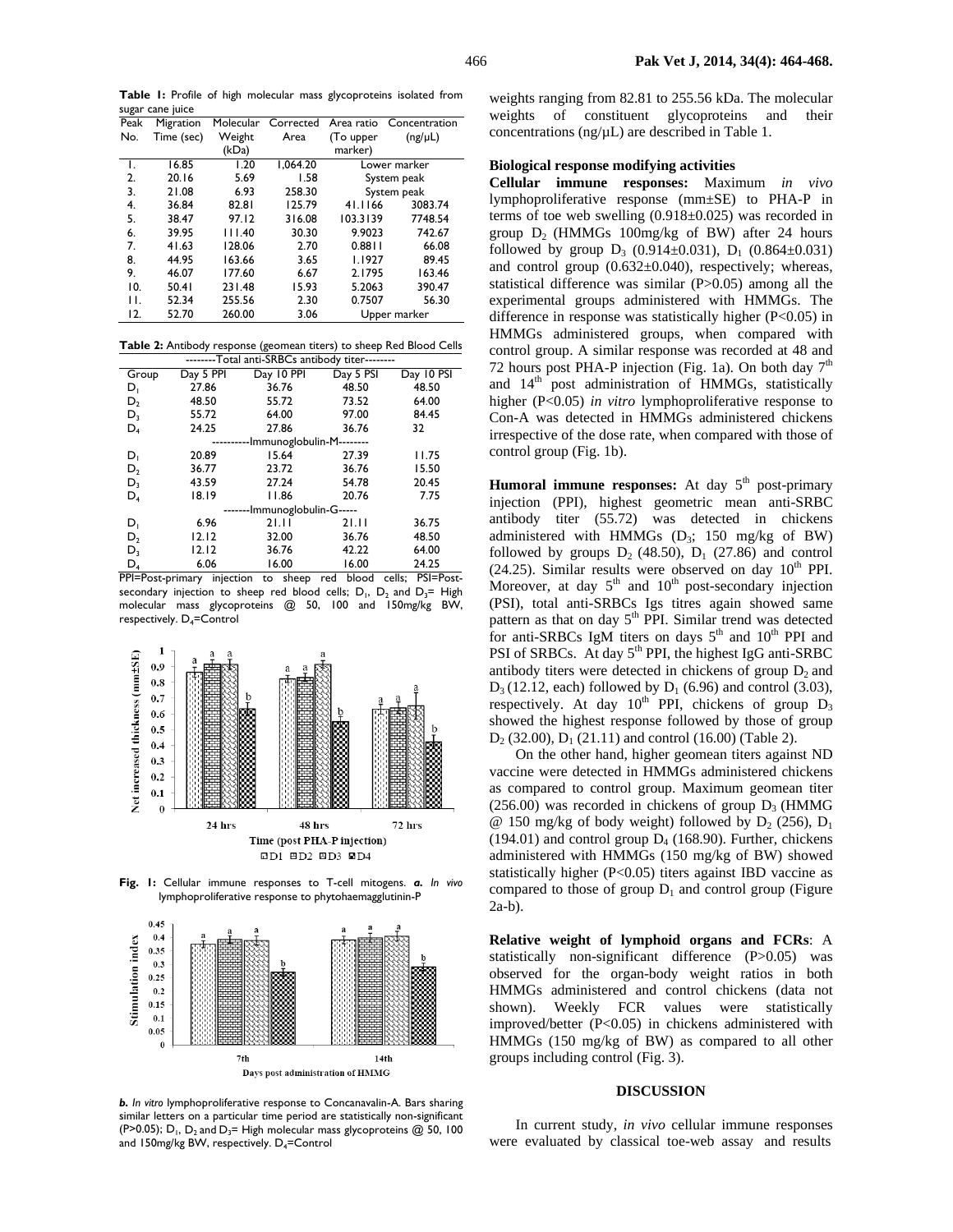

**Fig. 2: (a-b):** Antibody titers against ND and IBD vaccines. **a.** GMT against ND vaccine



**b.** Titres against IBD vaccine Bars sharing similar letters are statistically non-significant (P>0.05); D<sub>1</sub>, D<sub>2</sub> and D<sub>3</sub>= High molecular mass glycoproteins @ 50, 100 and 150mg/kg BW, respectively. D<sub>4</sub>=Control



**Fig. 3:** Weekly feed conversion ratios (Mean±SE) post-administration of HMMGs. Bars sharing similar letters on a particular week are statistically non-significant (P>0.05);  $D_1$ ,  $D_2$  and  $D_3$ = High molecular mass glycoproteins @ 50, 100 and 150mg/kg BW, respectively. D<sub>4</sub>=Control

showed statistically higher (P<0.05) response in birds administered with HMMGs as compared to control. The higher cellular immune responses in HMMGs administered birds might be due to their stimulatory effects on the phagocytic activity of macrophages that may lead to increased thickness of toe web in response to T-cell mitogens (Awais and Akhtar, 2012; Awais *et al*., 2013). It could be assumed that swelling of toe web in response to PHA-P mitogen in chickens might be due to enhanced delayed type hypersensitivity (DTH) and magnitude of immune response relies on the function and population of lymphocytes. Therefore, increased population of lymphocytes with high functional capabilities in the lymphoid tissues might be responsible for the stimulation of immune retorts (El-Abasy *et al*., 2002). On the other hand, higher lymphoproliferative response to Con-A might be due to the fact that the mitogen receptors on T- lymphocytes present in the peripheral blood leukocytes (PBL) come in direct contact with the T-cell mitogen (Con-A) and the lymphocytes go through cell division (Qureshi *et al*., 2000). Con-A stimulated the PBL which produced interleukine-1 by monocytes in PBL fraction, which stimulated the proliferation of lymphocytes (Abbas *et al*., 1991). Previously, similar immunostimulatory response of sugar cane extract on neutrophils to *Salmonella typhimurium* infection in mice has also been reported by Chen *et al*. (2012).

Results of humoral immune responses demonstrated that HMMGs administration resulted in higher total Igs, IgG and IgM titers against SRBC post primary and secondary injection of SRBC. Higher titers in experimental groups as compared to control indicated the higher humoral response that might be due to sugar cane factor (Pryce *et al*., 1990). Immunostimulatory effects of sugar cane derived polysaccharides on classical complement pathway in human serum by their interaction with antibodies had also been reported previously (Awais *et al*., 2011). Results of present study are consistent to the previous findings of similar studies that oral administration of sugar cane extracts resulted in higher antibody titers to SRBCs in chickens artificially inoculated with *Eimeria spp.* (El-Abasy *et al*., 2003); elevated antibody response to SRBCs in immunocompromised chickens (Amer *et al*., 2005); stimulatory activity of sugar cane juice on immunoglobulin production (Akhtar *et al*., 2008) and stimulatory effect of aqueous and ethanolic extracts of sugar cane on immunoglobulin production (Awais and Akhtar, 2012).

Antibody responses to ND and IBD vaccines revealed that all the groups administered with HMMGs showed higher titres against ND and IBD vaccines as compared to control groups. Similar to our findings, enhanced immune performance in terms of increased antibody titers to different vaccines by the use of medicinal plants and their components had also been reported in previous studies (Akhtar *et al*., 2012); whereas, Waihenya *et al*. (2002) reported a contradictory finding after the administration of crude extract of *Aloe secundiflora* in chickens in an immunological study on *Aloe*.

Weekly FCRs were almost similar in all HMMGs administered groups but observed better than control chickens; indicating improved feed utilization in HMMGs administered groups and a decrease in the amount of food needed for unit gain in body weight. Awais and Akhtar (2012) and El-Abasy *et al*. (2004) also revealed similar findings that oral administration of sugar cane extract resulted in higher body weight gain and feeding efficiency as compared to chickens of control group.